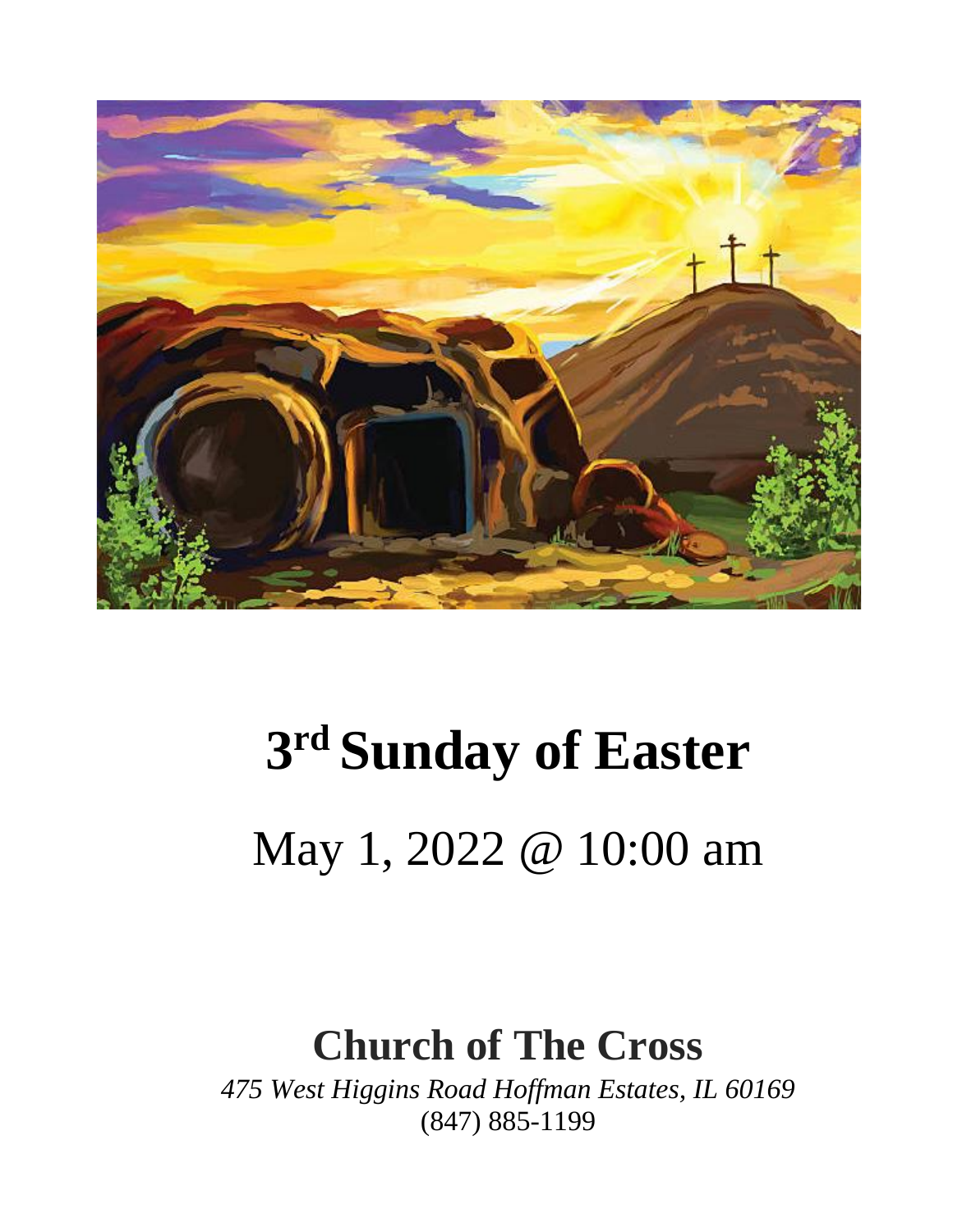#### **WELCOME ALL**

| PRELUDE                                                                                                                                                                                                                                                                                                                                                                                                                                                                                       | Adagio by L. Bottazzo                        | Robert K.                                    |
|-----------------------------------------------------------------------------------------------------------------------------------------------------------------------------------------------------------------------------------------------------------------------------------------------------------------------------------------------------------------------------------------------------------------------------------------------------------------------------------------------|----------------------------------------------|----------------------------------------------|
| <b>WORDS OF WELCOME</b>                                                                                                                                                                                                                                                                                                                                                                                                                                                                       |                                              |                                              |
| <b>CHORAL INTROIT</b>                                                                                                                                                                                                                                                                                                                                                                                                                                                                         | "He is Risen"                                | <b>Traditional Nineteenth Century Melody</b> |
| *CALL TO WORSHIP <sup>1</sup>                                                                                                                                                                                                                                                                                                                                                                                                                                                                 |                                              | <b>Rev.</b> Steve Pierce                     |
| Holy One, Provider<br>Our ever-present help.<br>In our emptiness<br>You remind us of your presence.<br>In your abundance<br>You remind us you are here.<br>With a love that conquers death<br>You remind us we are yours.<br>Together, we gather to worship                                                                                                                                                                                                                                   | With Easter hearts we are here to celebrate! |                                              |
| *OPENING HYMN                                                                                                                                                                                                                                                                                                                                                                                                                                                                                 | "He is Exalted"                              | by Twila Paris                               |
| <b>CALL TO CONFESSION</b>                                                                                                                                                                                                                                                                                                                                                                                                                                                                     |                                              | Stu T.                                       |
| <b>UNISON PRAYER OF CONFESSION</b>                                                                                                                                                                                                                                                                                                                                                                                                                                                            |                                              |                                              |
| <b>Lover of Creation,</b><br><b>Forgive us</b><br>We have not loved ourselves<br>We have not loved our neighbors<br>We have not followed in your ways<br>We have rebelled against your love<br><b>Forgive us</b><br><b>Engage us</b><br><b>Reshape our imaginations</b><br>Trade our complacency for your courage,<br>Our pettiness for your possibility.<br>Our greed for your goodness<br>Our aimlessness and for your adventure<br>Our lives for your love<br><b>OUR SILENT CONFESSION</b> |                                              |                                              |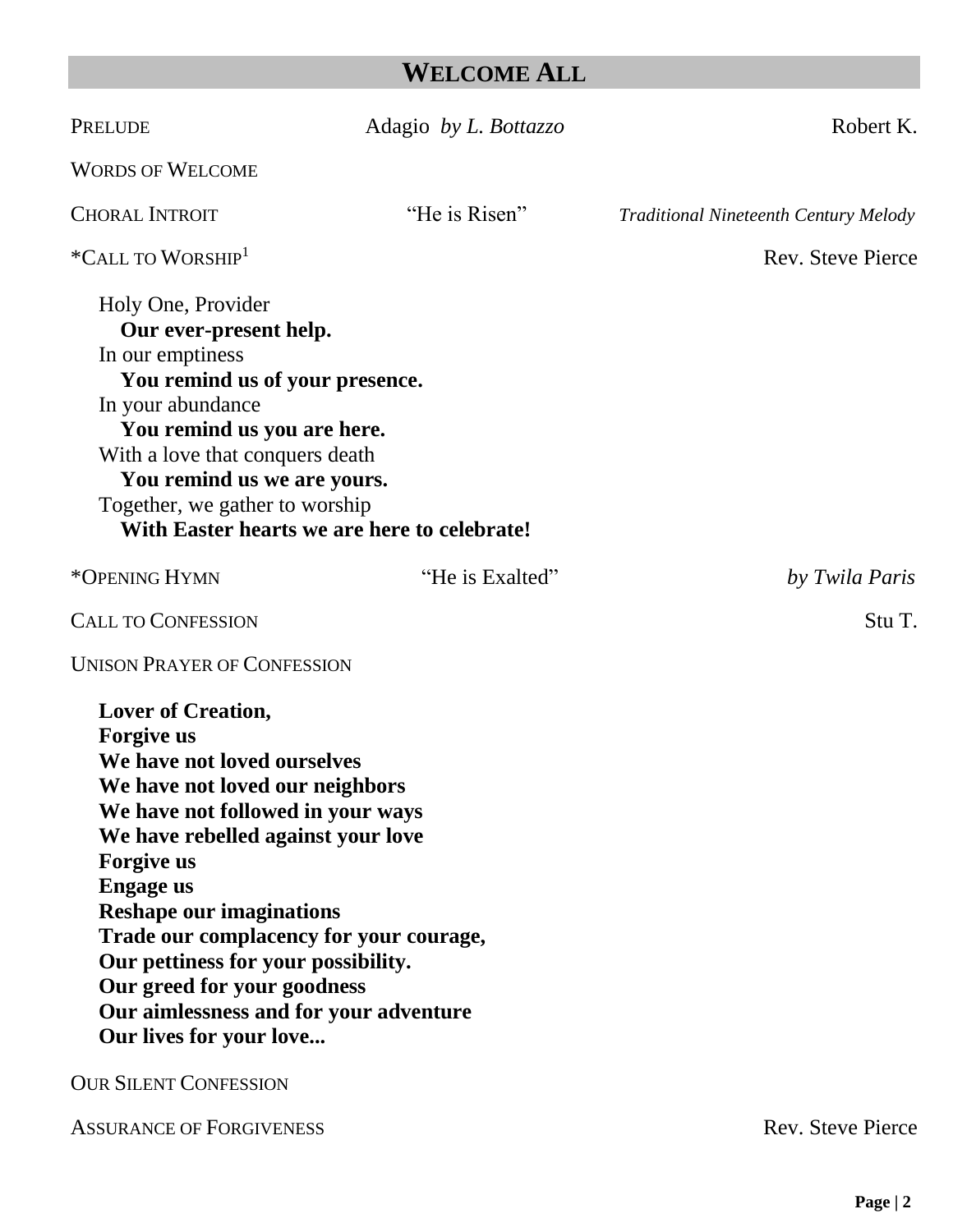**SHARE GOD'S LOVE** PRAYER OF ILLUMINATION FIRST SCRIPTURE READING Psalm 30 Stu T. This is the word of God for the people of God. **Thanks be to God.** SECOND SCRIPTURE READING John 21:1-19 (The Message) This is the word of God for the people of God. **Thanks be to God.** SERMON "Coming to the Fish Fry?" Rev. Steve Pierce Quiet Time of Reflection Robert K. **OFFER HOPE …IN JESUS' NAME** PRESENTING OUR TITHES AND OFFERINGS TO GOD CHORAL OFFERTORY "Hosanna to the King Who Comes!" *Lloyd Larson* with Aubrey and Natalie Murray PRAYER OF DEDICATION Stu T. \*HYMN "Come Let Us Eat" *GTG #528* **CELEBRATING OUR LORD'S SUPPER** INVITATION TO THE LORD'S TABLE

PRAYERS (JOYS, CONCERNS, INTERCESSIONS)

OUR LORD'S PRAYER

COMMUNING TOGETHER

**PRAYER AFTER COMMUNION** Stu T.

 **Generous God, may we who have received this bread and cup live empowered by your Holy Spirit.** 

#### \*RESPONDING TO GOD'S GRACE "More Like You" (*Sing the Faith #2167)*

\*PASSING THE PEACE "Jesus Loves Me"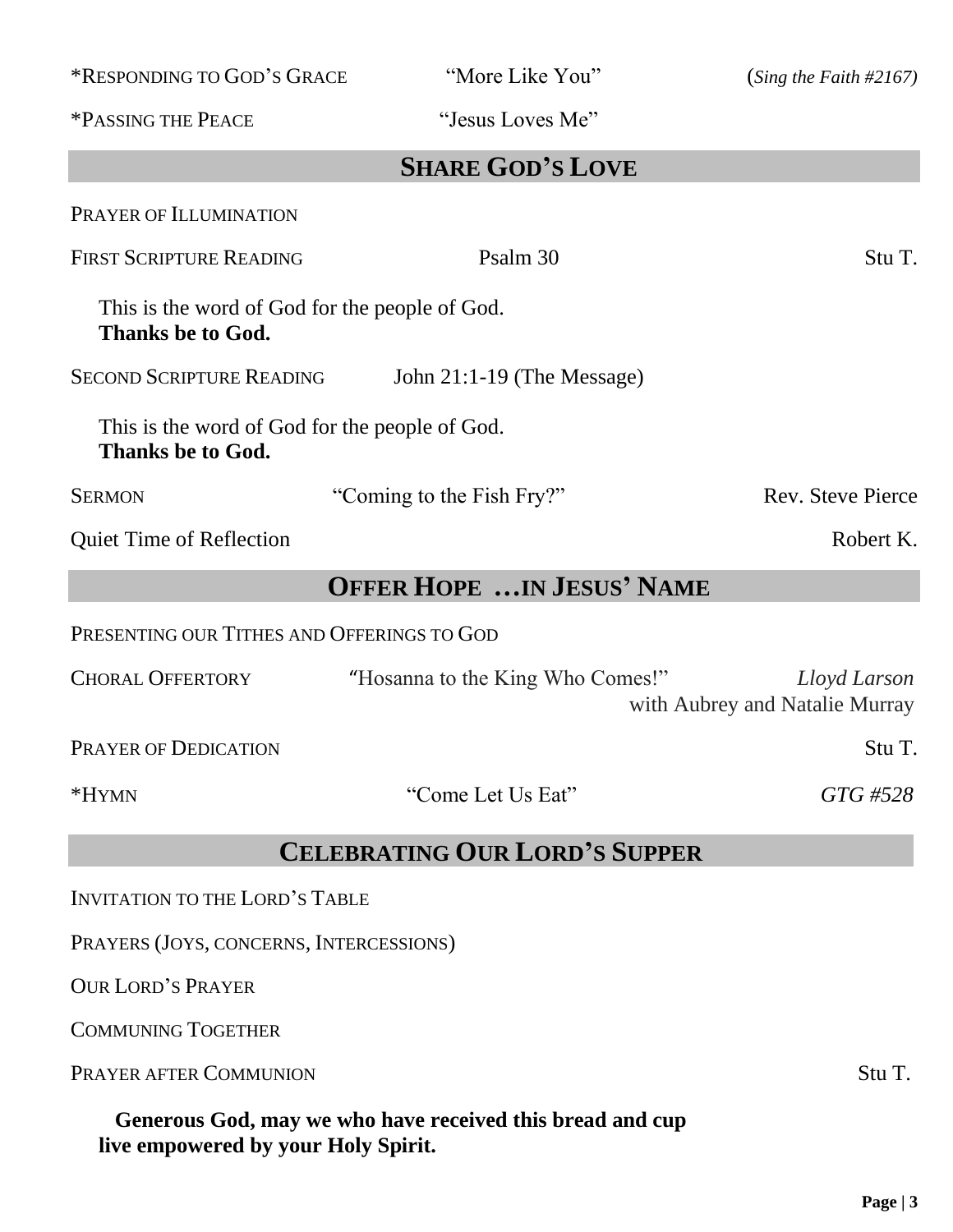#### **Make us fishers of people, casting our nets of love, care, compassion and invitation to others that we may demonstrate your gifts to all the world.**

| *CLOSING HYM              | "What Does The Lord Require of You?" | GTG #70          |
|---------------------------|--------------------------------------|------------------|
| *BENEDICTION              |                                      |                  |
| <b>CHORAL BENEDICTION</b> | "Dona Nobis Pacem"                   | Composer Unknown |
| *POSTLUDE                 | Allegro Maestoso by D. Canestrari    | Robert K.        |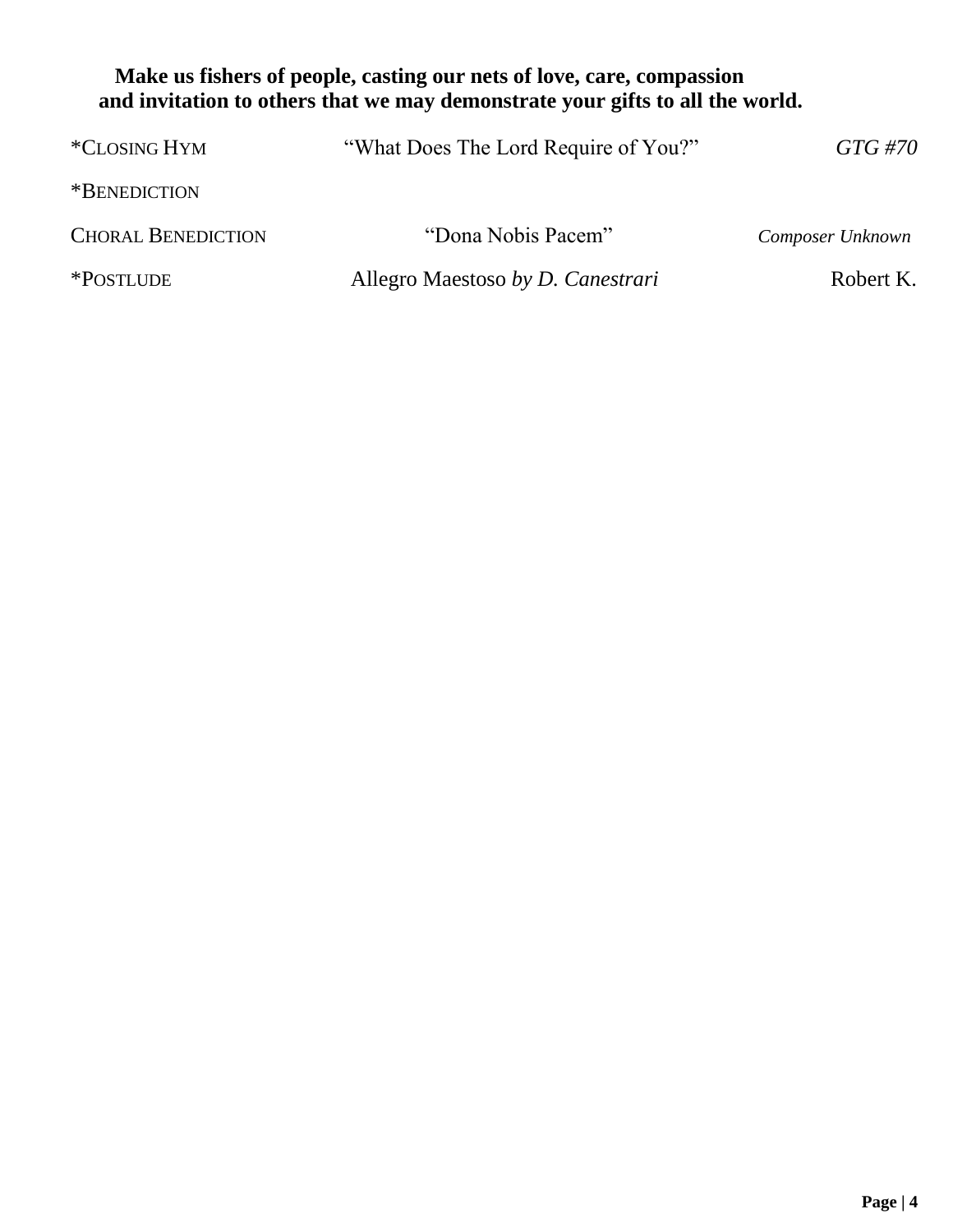## **Welcome All Share God's Love Offer Hope** all in Jesus' Name

Prayer Request

**Brenden** (family of Laura D's co-worker) **Benjamin** (son of Laura D's friend) **Linda A** (sister of Judy M) **Christopher** (Sabina's son) **Connie & Ed** (friends of Karen) **Beth B** (Stu R's sister) **Kevin B** (Joe L's co-worker/friend) **Mildred B Mary Ann B Susan B Andree C Chuck C** (Laura D's brother) **Patrick C** (Stu/Marie's son-in-law) **Renee C** (Laura's sister-in-law) **Jim C** (Mary Ann's son-in-law) **Sabina C** (Adelaide's sister-in-law) **Cecily** (Laura D) **Linda D** (Jim/ Sue's relative) **Betty F** (Chris L's mother) **Abby F** (Chris/Mike's granddaughter) **Donna F** (Jim/Sue's aunt) **Karen F Geri &** (Son/wife) **Brian/Kim** (Adelaide's neighbors) **Adelaide G Bruce & Linda G** (friends of Stu/Marie) **Nick G** (Stu/Marie's grandson)

**Rita H** (Jim/Ann's relative) **Jack H** (friend of Mike/ Chris L) **James & Sandra (**friends of John/Cheryl) **Jessica** (Charlie/Nancy's niece) **Pam L Phyllis L Mike L Ms. Bernie & Ernie M** (friends of Adelaide) **Crisann M** (friend of Mike/Chris L) **Judy M Lisa M** (Karen's daughter) **Steve M Roberta M** (Jim M's sister) **Tom R** (Sue Li.'s brother) **Ann & Geoff S Larry V** (Jim V's father) **Josh V.** (friend of Elizabeth M) **Yao** (Adelaide's friend) **Caregivers People devastated by terrorism Our world and all affected by COVID-19 Families who grieve losses** • **Family of Sandy Lovell** • **Family of Derek Zita** (Jane L's cousin's son)

• **Family of Carl and especially his surviving wife, Til** (John/Cheryl's friends)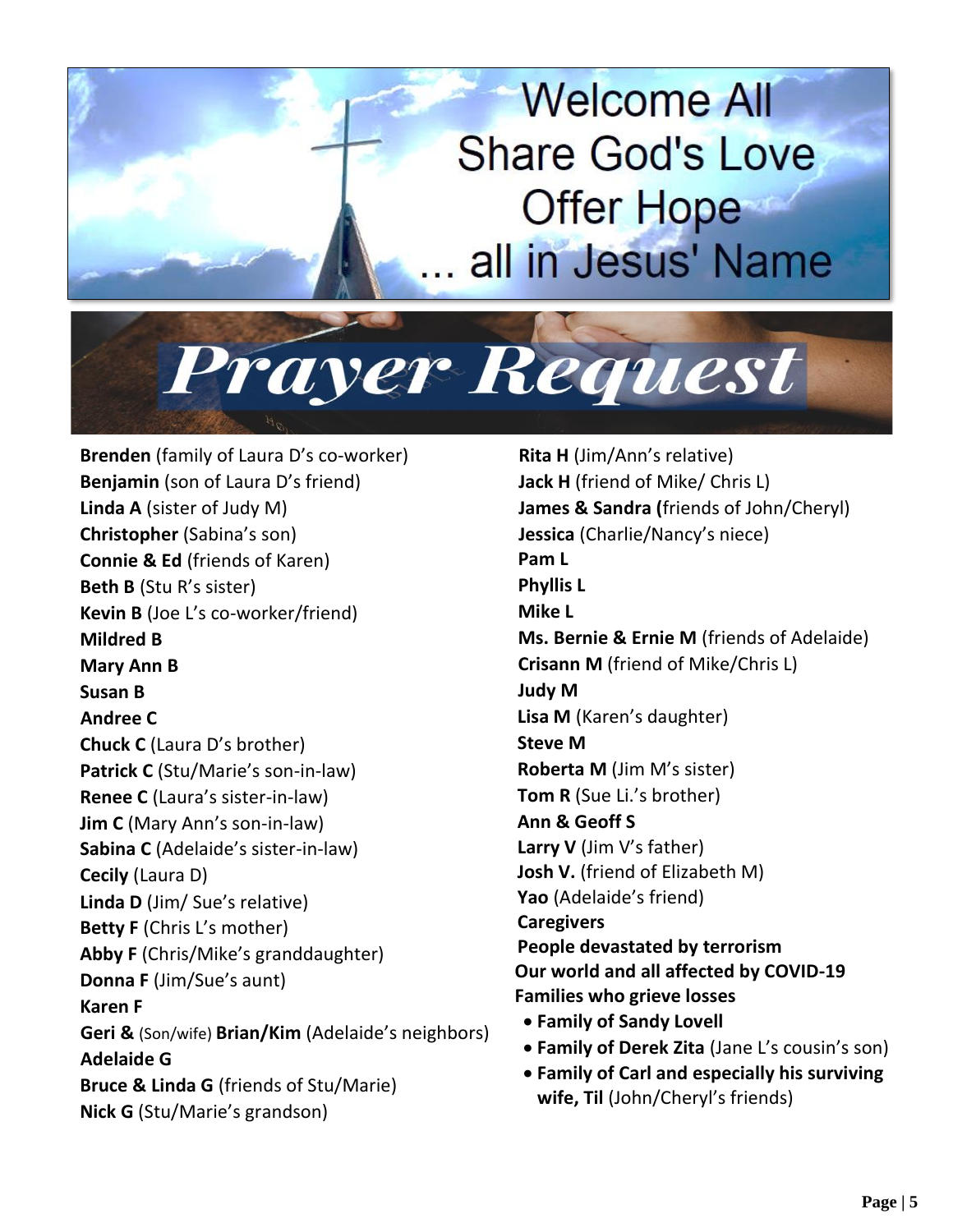|  |    |    | <u>AAAAAAA</u> |    |    |    |          | <b>Weekly</b>   |
|--|----|----|----------------|----|----|----|----------|-----------------|
|  |    |    |                | 4  | 5  | 6  |          |                 |
|  | 8  | 9  | 10             | 11 | 12 | 13 | 14       | <b>Calendar</b> |
|  | 15 | 16 | 17             | 18 | 19 | 20 | 21<br>28 |                 |
|  | 22 | 23 | 24             | 25 | 26 | 27 |          |                 |
|  | 29 | 30 | 31             |    |    |    |          |                 |
|  |    |    |                |    |    |    |          |                 |

| Sunday, May 1                                  | 10 am – Worship Service with Communion<br>Guest pastor, Steve Pierce<br>11 am $-$ Coffee Hour in the Lounge<br>12 noon - Adult Sunday School via Zoom |
|------------------------------------------------|-------------------------------------------------------------------------------------------------------------------------------------------------------|
| Tuesday, May 3                                 | 7 pm – Deacons Meeting                                                                                                                                |
| Wednesday, May 4                               | 12 noon – Lunch with Pastor Julie<br>7pm - Men's Bible Study                                                                                          |
| Thursday, May 5                                | 7 pm - Choir Rehearsal                                                                                                                                |
| Sunday, May 8<br>Mother's<br>$\rightarrow$ DAY | 10 am – Worship Service<br>11 am $-$ Coffee Hour in the Lounge<br>12 noon - Adult Sunday School via Zoom                                              |

## **Contact Us**

**AND REALLY**  475 West Higgins Road, Hoffman Estates, IL 60169 Office: 847-885-1199 Website: www.churchofthecross.online  $(USA)$ Pastor - The Rev. Julie G. Peterson Office Manager - Vanessa Brand Cell phone - 224-828-9761 Office phone - 847-885-1199 Email - [pastor@cotc-pcusa.org](mailto:pastor@cotc-pcusa.org) Email - [office@cotc-pcusa.org](mailto:office@cotc-pcusa.org)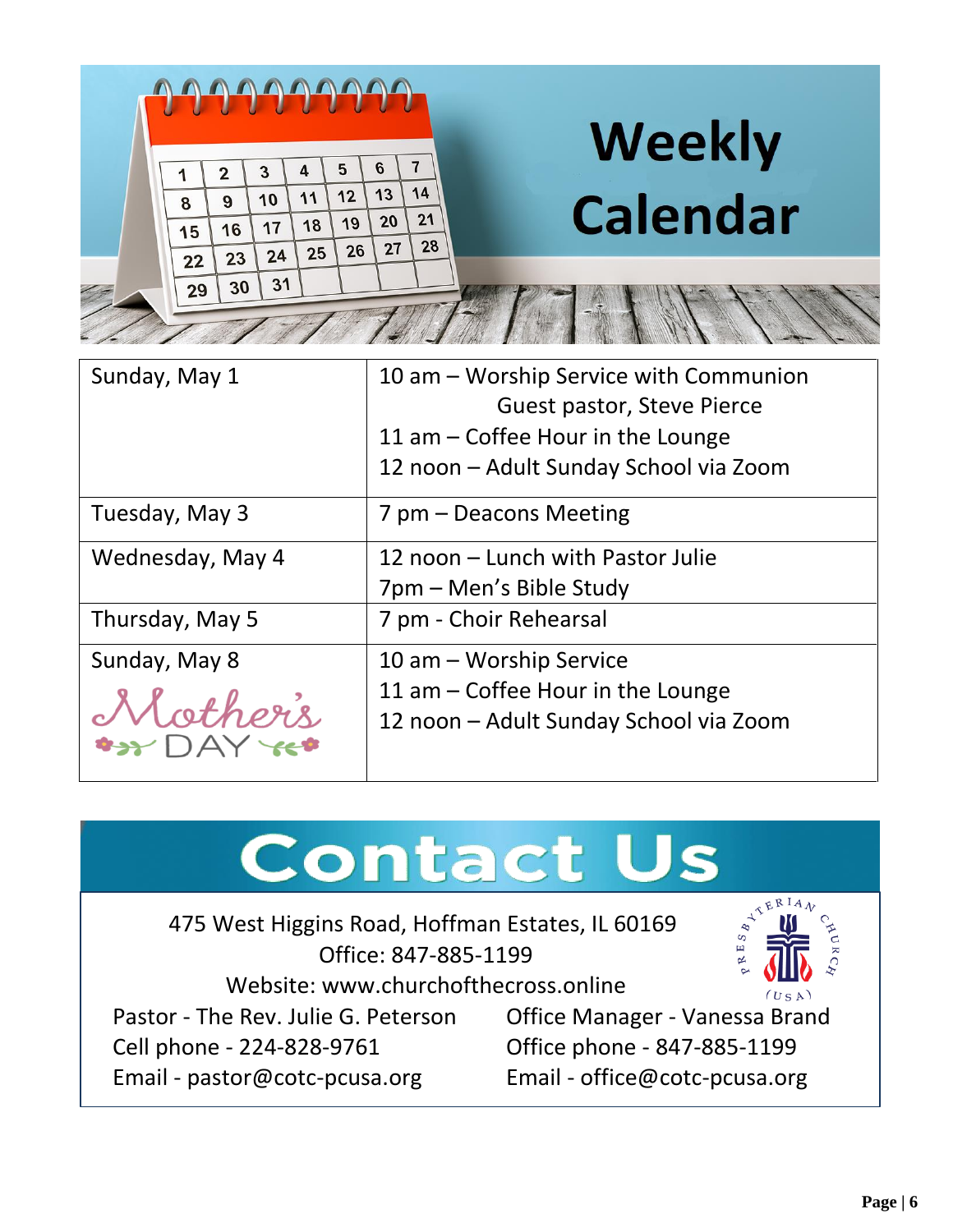### LUNCH WITH PASTOR JULIE

**Join us via Zoom every Wednesday at 12 noon for bible study. We discuss scripture passages for our upcoming worship service. Contact Pastor Julie for the Zoom access information to join.**

| May 4  | John 10:22-30; Psalm 23         |
|--------|---------------------------------|
| May 11 | John 13:31-35; Psalm 24         |
| May 18 | NO CLASS - Julie on Study Leave |
|        |                                 |

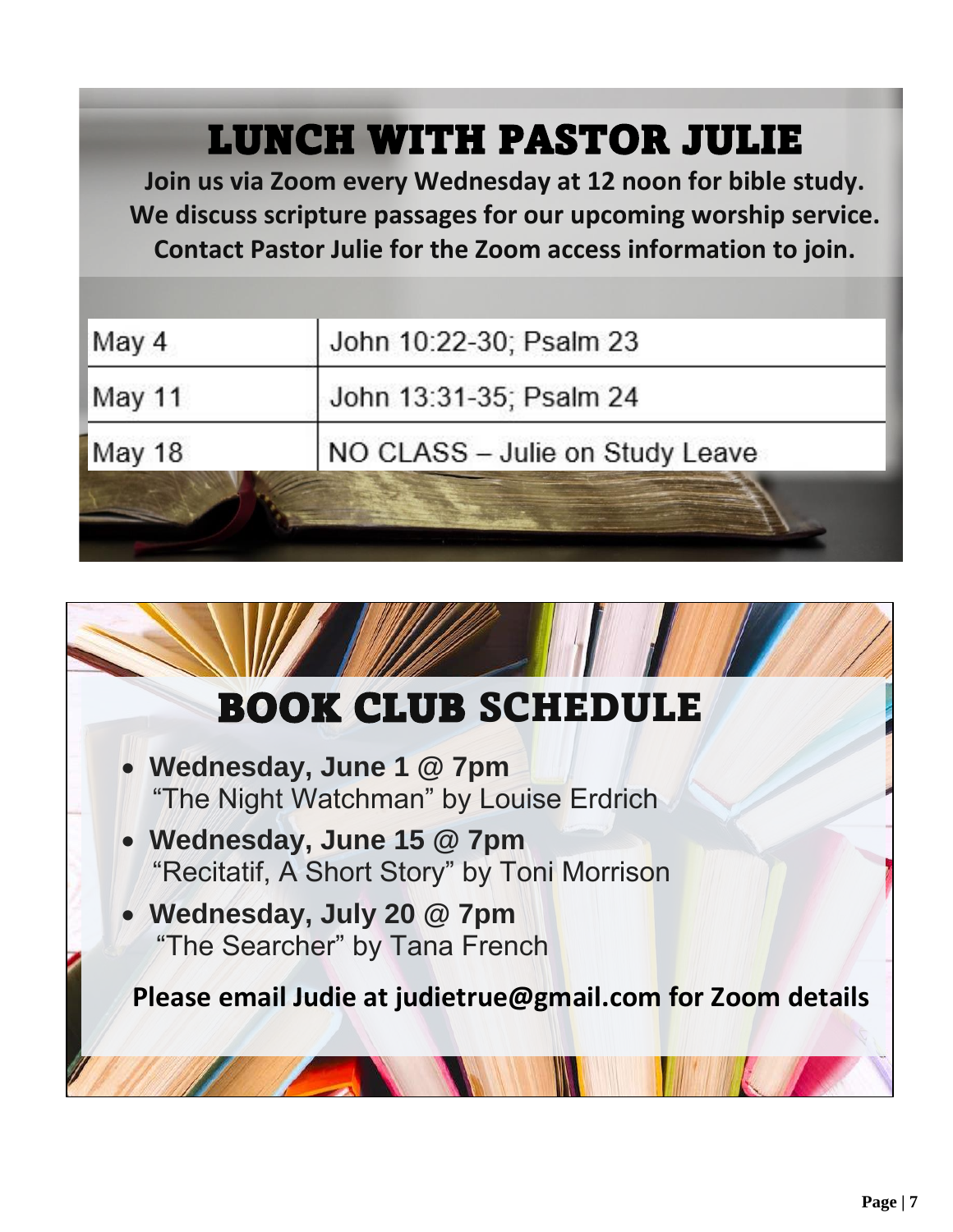# **Spring Work Day**

**Please join us for our annual Spring Work Day on Saturday, May 14 at 9 am – 1 pm. The Sign-up sheet is in the lounge.**

# **ADULT SUNDAY SCHOOL**

**The group meets via Zoom on Sundays at 12 noon. We are currently studying "Tattoos on the Heart" by Gregory Boyle Everyone is invited to join the study! Please Contact Ken G. for the Zoom login details.**